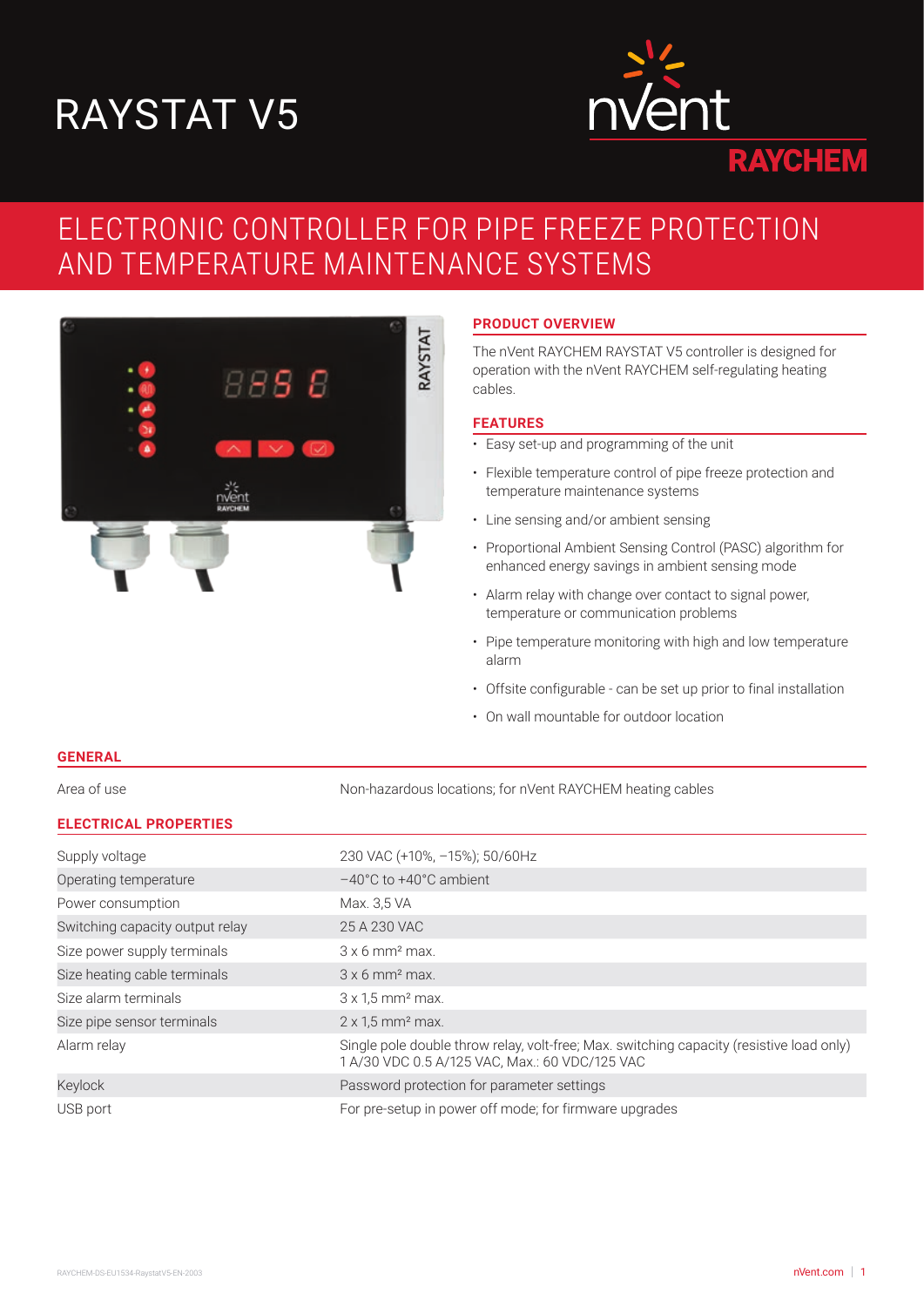#### **ENCLOSURE**

| <b>Dimensions</b>        | 210 mm x 110 mm x 85 mm                                     |
|--------------------------|-------------------------------------------------------------|
| Ingress protection class | IP <sub>65</sub>                                            |
| Enclosure material       | Polycarbonate                                               |
| Mounting option          | On wall; mountable DIN rail 35 mm (included in the package) |
| Cable entries            | 2 x M25 and 1 x M20; 2 x M20 pre-punched                    |
| Storage temperature      | $-40^{\circ}$ C to +50 $^{\circ}$ C                         |
| Flammability class       | DIN EN 60730/VDE 0631-1                                     |
| Weight                   | 990 $q$                                                     |

#### **MODULE LAYOUT**



#### **PROGRAMMING**

#### 1. LED Display

|                           | 2. LED Green: a - Power to the unit             |
|---------------------------|-------------------------------------------------|
|                           | b - Power to the heating cable                  |
|                           | c - Line sensor connected or                    |
|                           | d - Ambient sensor connected                    |
|                           | e - Alarm/Error info                            |
| 3. M25 Gland: Power cable |                                                 |
|                           | 4. M25 Gland: Heating cable                     |
|                           | 5. M20 Gland: Sensor/Sensor pipe/External alarm |
|                           |                                                 |

Selectable set temperatures 0°C to +90°C (line sensing) and 0°C to +30°C (ambient sensing); optional 0°C to +250°C (line sensing, when used with SM-PT100-1) Parameter **Parameter** Computer Computer Construction modes, high and low temperature alarm, hysteresis

#### **ENERGY SAVING WITH PROPORTIONAL AMBIENT SENSING CONTROL (PASC)**

Duty cycle (power to heater on) depends on the ambient temperature. For example: If minimum temperature= –20°C and if maintain temperature (set point)= +5°C

| ambient t° | $%$ ON |             |
|------------|--------|-------------|
| $-20$      | 100    |             |
| $-10$      | 60     | Min Amhient |
|            | 20     |             |
|            |        | Set point   |

**Result: At ambient temperature** 



#### **SENSOR**

|                          | <b>Standard</b>                                                        |                                             | With SM-PT100-1 Module                                 |
|--------------------------|------------------------------------------------------------------------|---------------------------------------------|--------------------------------------------------------|
|                          | (included in box)                                                      | HARD-78                                     | MONI-PT100-260/2                                       |
| Temperature sensor type  | NTC 2 KOhm / 25°C, 2-wire                                              | PT100                                       | PT100                                                  |
| Sensor tip dimensions    | $\varnothing$ 5 mm; length 20 mm                                       | $\varnothing$ 6 mm, length 50 mm            | $\varnothing$ 6 mm, length 50 mm                       |
| Sensor cable length      | 5 <sub>m</sub>                                                         | 3 <sub>m</sub>                              | 2 <sub>m</sub>                                         |
| Cable extension          | Up to 150 m, cross section<br>extension cable: 2 x 1,5 mm <sup>2</sup> | Up to 150 m, $3 \times 1.5$ mm <sup>2</sup> |                                                        |
| Temperature range        | $-40^{\circ}$ C to +90 $^{\circ}$ C                                    | $-40^{\circ}$ C to +150 $^{\circ}$ C        | $-50^{\circ}$ C to $+260^{\circ}$ C                    |
| <b>MONITORING</b>        |                                                                        |                                             |                                                        |
| Temperature alarm        | High temperature alarm                                                 | Adjustable range:                           | maintain temperature to +2°C to +250°C, OFF            |
|                          | Low temperature alarm                                                  | Adjustable range:                           | maintain temperature to $-40^{\circ}$ C to +245°C, OFF |
| Sensor alarm             | Sensor open circuit<br>Sensor short circuit                            |                                             |                                                        |
| Heating cable connection | Heating cable open circuit                                             |                                             |                                                        |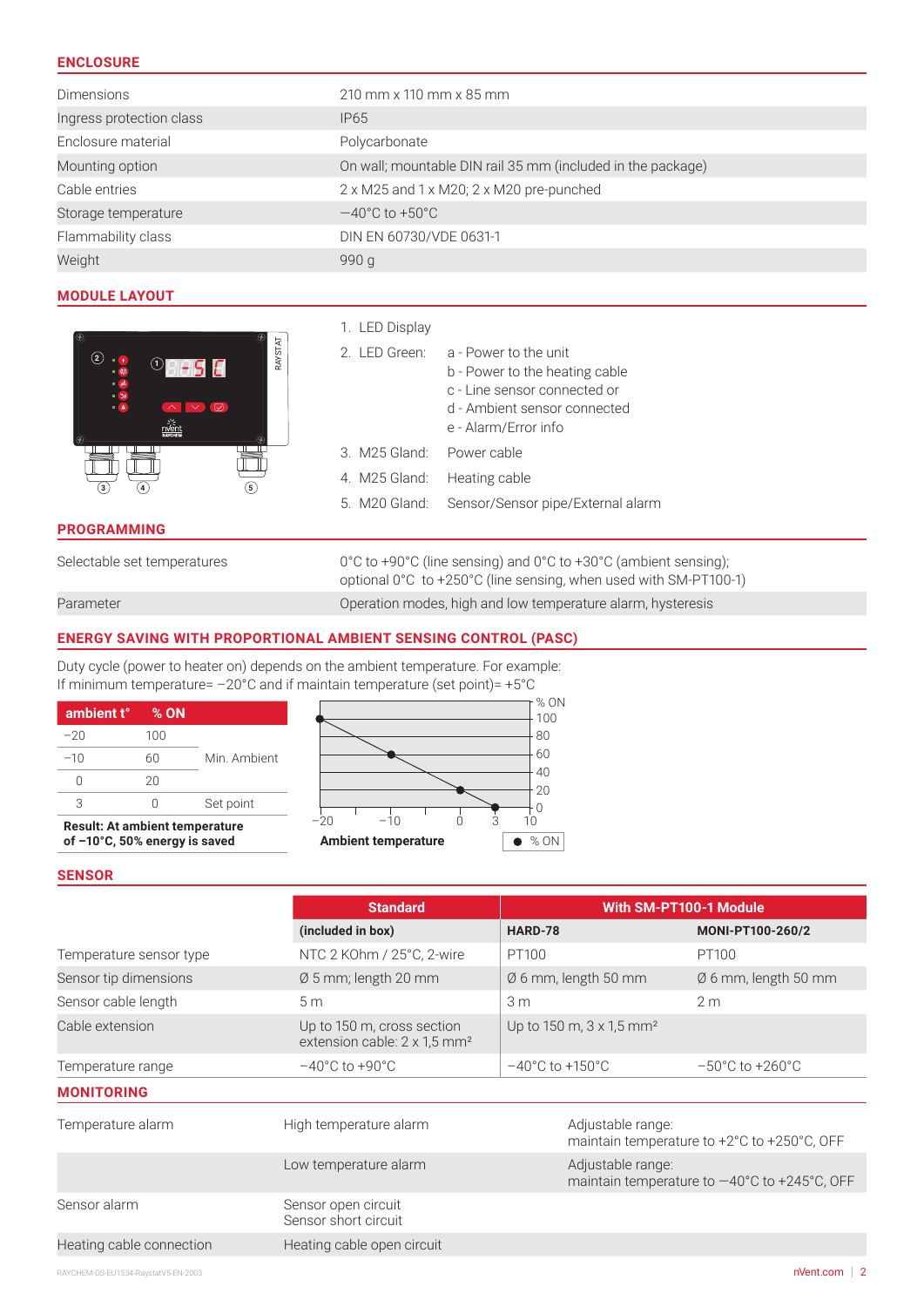#### **MEMORY**

Parameters **All parameters are stored in nonvolatile memory** 

#### **APPROVALS**

Approvals CE, ROHS, WEEE

Electromagnetic Compatibility (EMC) EN 61000-6-1: 2007; EN 61000-6-3:2007 + A1:2011

#### **ELECTRICAL SCHEME**

#### **Standard: NTC Sensor**



#### **Option: PT100 Sensor**



#### **ORDERING DETAILS**

| Catalog number | RAYSTAT V5                            |
|----------------|---------------------------------------|
| Part number    | 1244-022440                           |
| Weight         | 990 g                                 |
| In package     | Control unit, Din-rail, 1 Line sensor |